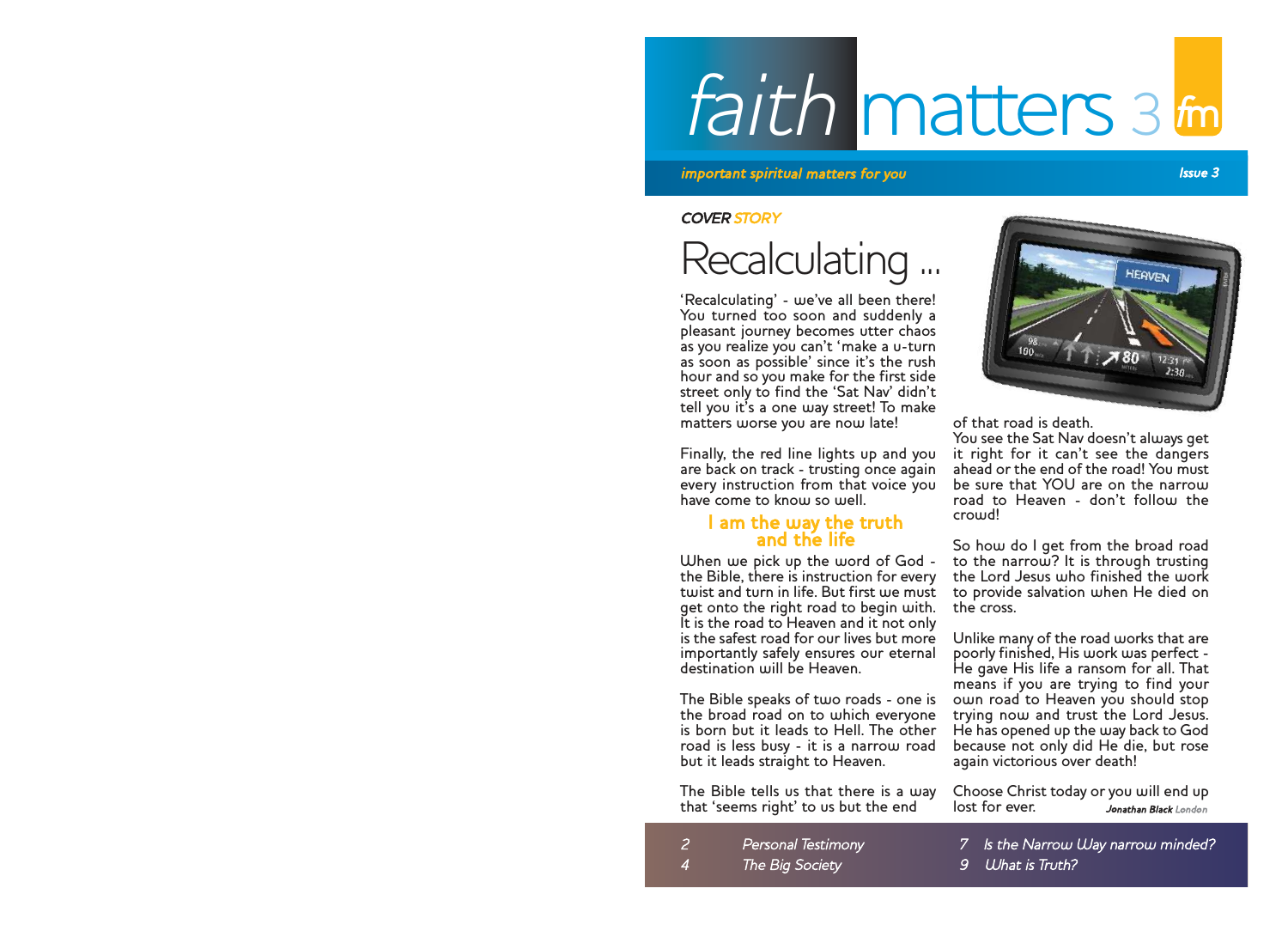

## PERSONAL TESTIMONY!



### **By Larry Price** Florida, USA

I wasn't raised in a Christian home. As a boy, I was sent to Sunday School, but once a teenager I chose to 'do my own thing'. I started using drugs at thirteen. By fifteen, there weren't any drugs available that I hadn't done, including using needles. At first, I did things I wanted to do, but then I felt that I couldn't stop. I couldn't seem to find the power to quit. My whole purpose in life at that point was to party, hang out with 'friends', and have no restrictions of any kind put upon me.

I dropped out of school around the age of 15, not completing the 10th grade. I rebelled against authority in the home and elsewhere. This led to conflicts with the law. My life was filled with crime,

 $1/17/8$ 

d r u g s,

and things associated with that lifestyle. I was always in trouble with the law and in and out of jail more times than I can remember.

By my early 20's I had served prison sentences in Florida and Georgia. In 1978 I was released on parole to a halfway house. Out for about 75 days, I was arrested on a drug-related charge and on my way to prison for the third time. I was in jail in a little town in Georgia. I can remember feeling as if the rug was pulled out from under me. I was in such deep despair that I thought about suicide, because to me, if life just consisted of going from one high to the next, one drink to the next, one jail cell to the next and I had to go back to prison again, then life just wasn't worth living.

Then the Lord intervened. I used my one phone call to call the only person in this little town I knew, my former drug rehab program counsellor.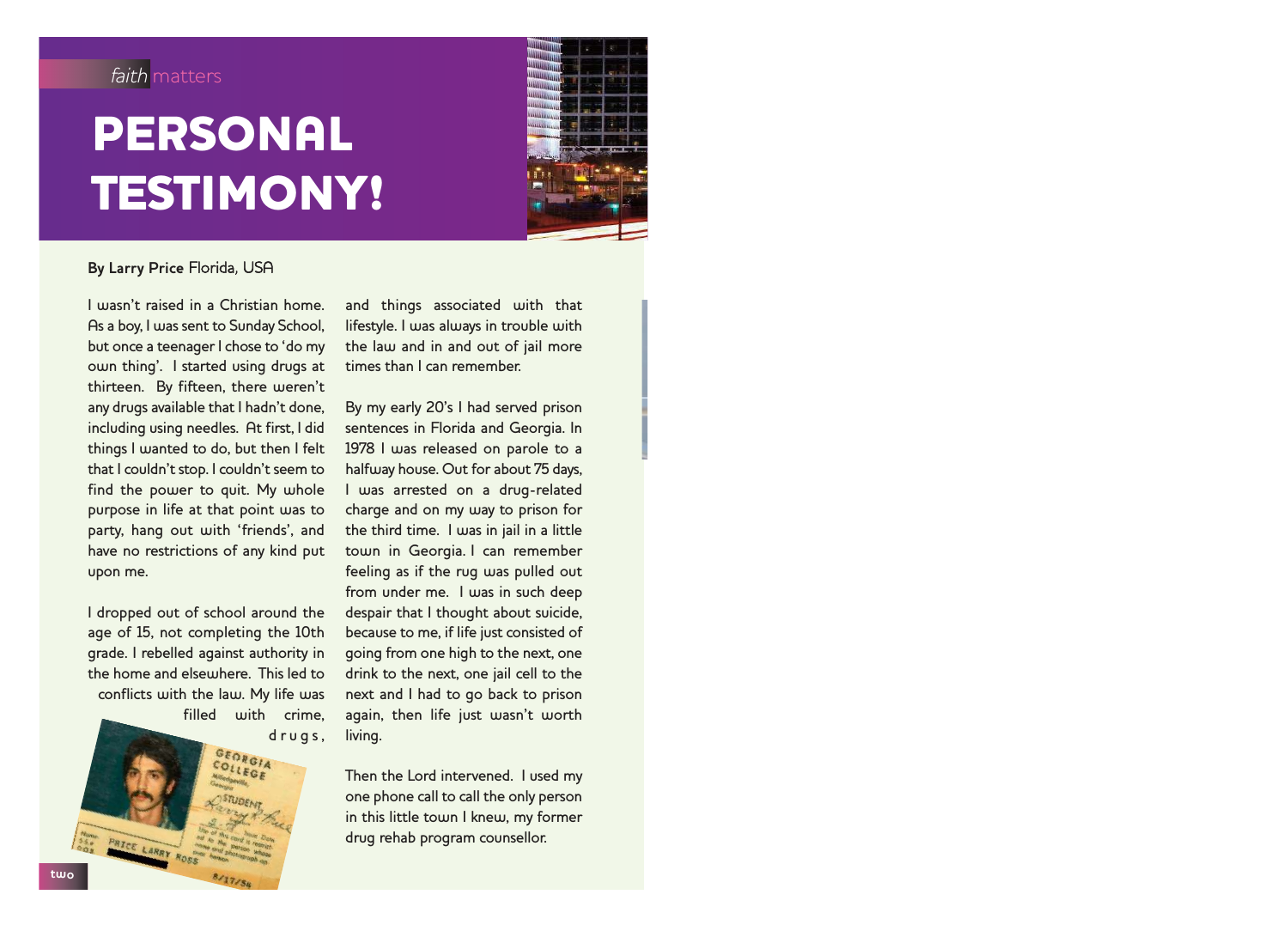



He wasn't home. His p a r e n t s were there - they were  $B$  i  $b$   $b$   $c$  b e lieving Christians. Though they

didn't know me and had never met they came to visit me. Their words seemed to hit home.

Their sincerity in visiting me in my situation spoke to me. They brought me a Bible. I believe now it was the Lord using His word and using the witness of these people to bring me the gospel.

I went back to my cell where I was alone. I had some gospel tracts that told how to be saved and I read them. I began to read the New Testament. I had heard the gospel many times as a child. The thought came to me that if I wanted to tell somebody how to get saved, where could I find it in the Bible? When I had gone to prison in Florida as a young man, a dear lady had written me a letter and on the bottom of the letter, a reference, Romans 10.13. Like a flash, all those years later, I could see that letter!

Looking up that verse in the Bible I read, 'Whosoever shall call upon the Name of the Lord shall be saved'. I believed I could be saved and that I could use that verse to show someone else how they could be saved. There in that jail cell I trusted Jesus Christ as my Saviour and He began to deliver me, even in that place where many things were still accessible, from my many addictions. While it differs for some people God immediately delivered me from the desire for drugs and alcohol abuse.

I'm thankful to the Lord Jesus for changing my life. I pray as you read this, you might realize your need and His ability to save, keep, and deliver. He is no respecter of persons. What He has done for me He can do for you.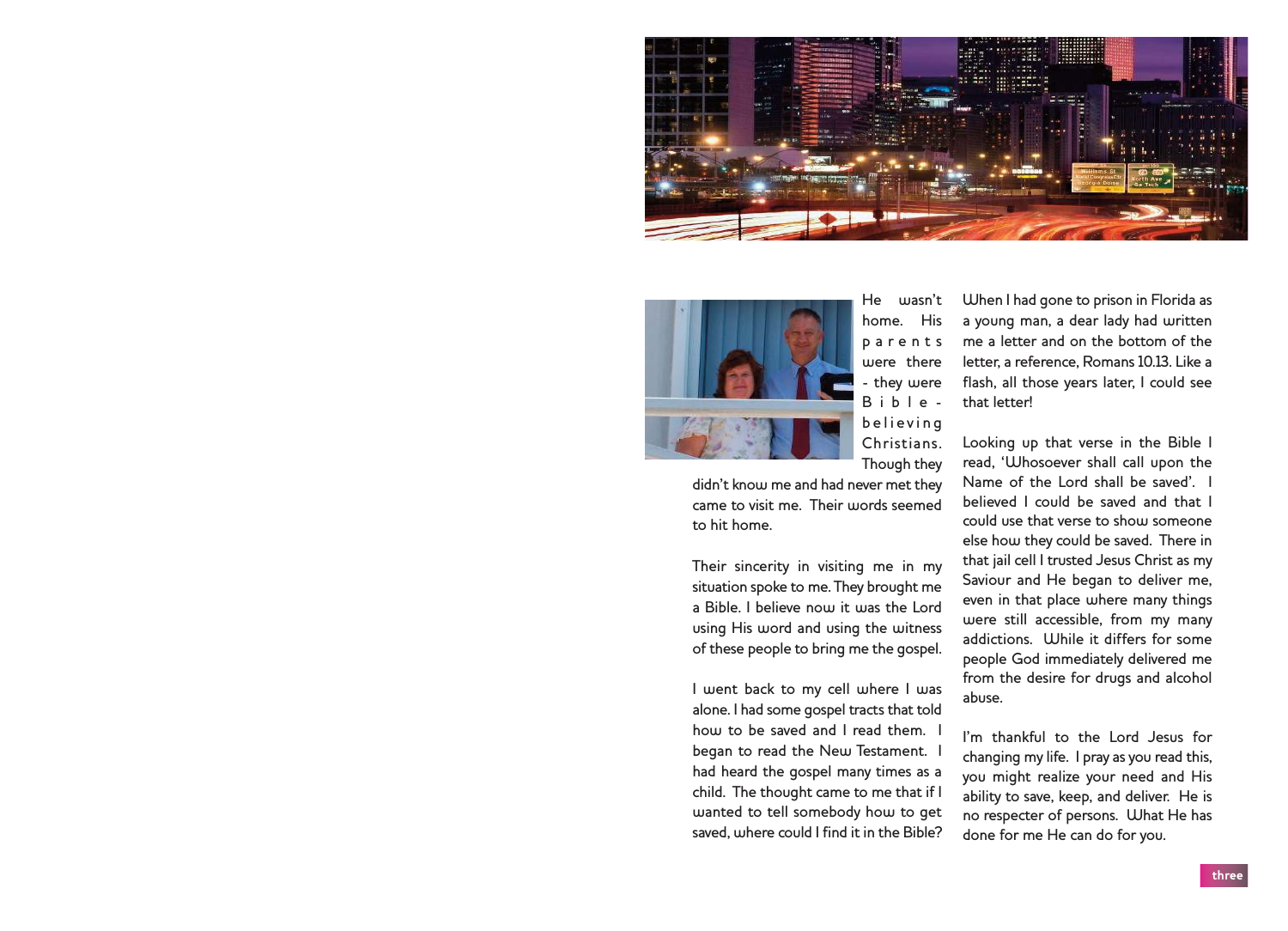

# THE BIG SOCIETY ...THE GOOD SAMARITAN

## Luke 10.30-36

And Jesus answering said, A certain man went down from Jerusalem to Jericho, and fell among thieves, which stripped him of his raiment, and wounded him, and departed, leaving him half dead. And by chance there came down a certain priest that way: and when he saw him, he passed by on the other side. And likewise a Levite, when he was at the

place, came and looked on him, and passed by on the other side. But a certain Samaritan, as he journeyed, came where he was: and when he saw him, he had compassion on him, And went to him, and bound up his wounds, pouring in oil and wine, and set him on his own beast, and brought him to an inn, and took care of him. And on the morrow when he departed, he

The tale of the Good Samaritan is one of Jesus' most well known stories. Indeed, the phrase 'Good Samaritan' has entered everyday idiom to describe a helpful person. The Samaritans organization is one example: they are well known for providing emergency support to people in trouble.

Jesus always used stories to teach important lessons. There are several points in the Good Samaritan story, which resonate with contemporary themes.

took out tulo. pence,and gave them to the host, and said unto him, Take care of him; and whatsoever thou spendest more, when I come again, I will repay thee. Which now of these three, thinkest thou, was neighbour unto him that fell among the thieves?

(1) Assisting other people when we can is the principle underpinning the political notion of the Big Society. The Good Samaritan himself seems to epitomize the Big Society ideal. He suffered inconvenience and incurred expense because of his willingness to help someone in need.

(2) Disillusionment with traditional religion is currently strong, as it was in Jesus' day. The priest and temple worker in the story were disinterested and skirted round the problem as quickly as possible. They were unwilling or unable to help.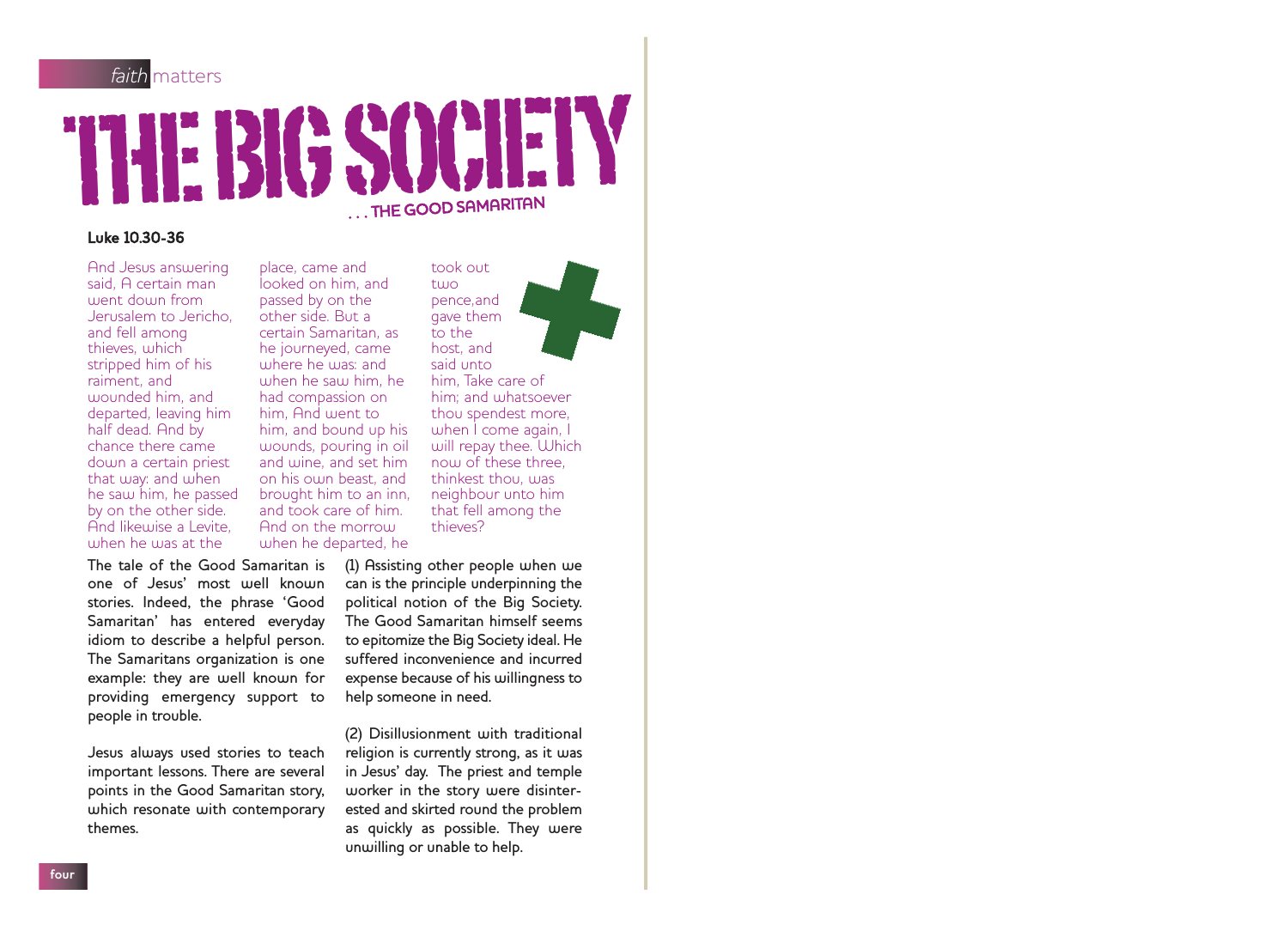(3) Attitudes of suspicion and resentment against foreign immigrants linger now, as in Bible times. Jewish We must recognize that we desperately need help. Like the wounded man in Jesus' story, we have

people in general did not respect Samaritan immigrants; however Jesus' love reached out to people of all races, impartially.

In my opinion, the enduring theme of this story is that help comes from unexpected sources. This idea crops up so often in novels and films: Think about Pip in Dickens' Great Expectations, the eponymous heroine in

Disney's Snow White and the Seven Dwarves, or Polish Jews in Schindler's List. In each case, the people in need are astonished when they discover the identity of their benefactors. In the Biblical narrative, the most surprising and most radical help of all comes from Jesus' intervention in human history.

Jesus Christ came from heaven to be a stranger in the world He had created. During the years of his public teaching and travelling, He helped thousands of people yet He was homeless and penniless. Finally He died, hanging on a cross outside Jerusalem. His body was bruised and beaten. His blood was shed. His life was laid down. How could He help us – the 'Lord from heaven' who became a 'man of sorrous'?



been battered by the storms of life, disappointed by broken promises and deceived by the devil. We are sinful creatures, often unwilling and always unable to improve our condition. Religion may appear to promise some respite but it eventually proves utterly powerless to help, like the priest and temple worker in Jesus' story.

What we need is a

personal intervention, a rescue – spiritual first aid. This is what Jesus offers us. He is the true Good Samaritan; the stranger who has every reason to pass us by but instead He stops and makes every effort to help us. He died to win us forgiveness. He rose again to guarantee our acceptance with God. He lives forever to care for us. One day He will return to take those who trust Him back to heaven.

As we listen to politicians extolling the virtues of a Big Society, let's remember that Jesus came from heaven and died on the cross to enable us to be citizens of heaven. If we trust in him, we become members of the Biggest Society of all!

**By Jeremy Singer**  Bridge of Weir, Scotland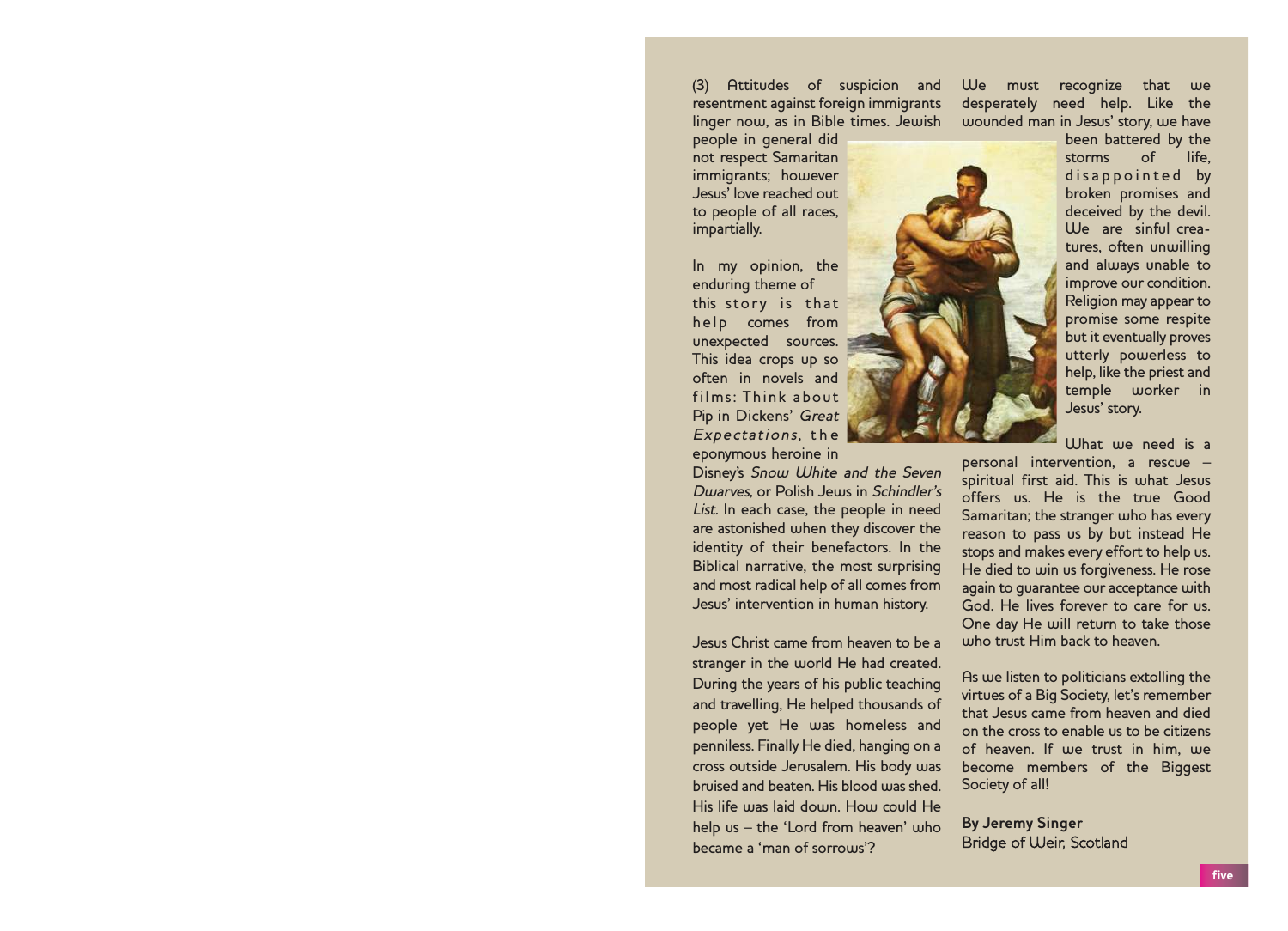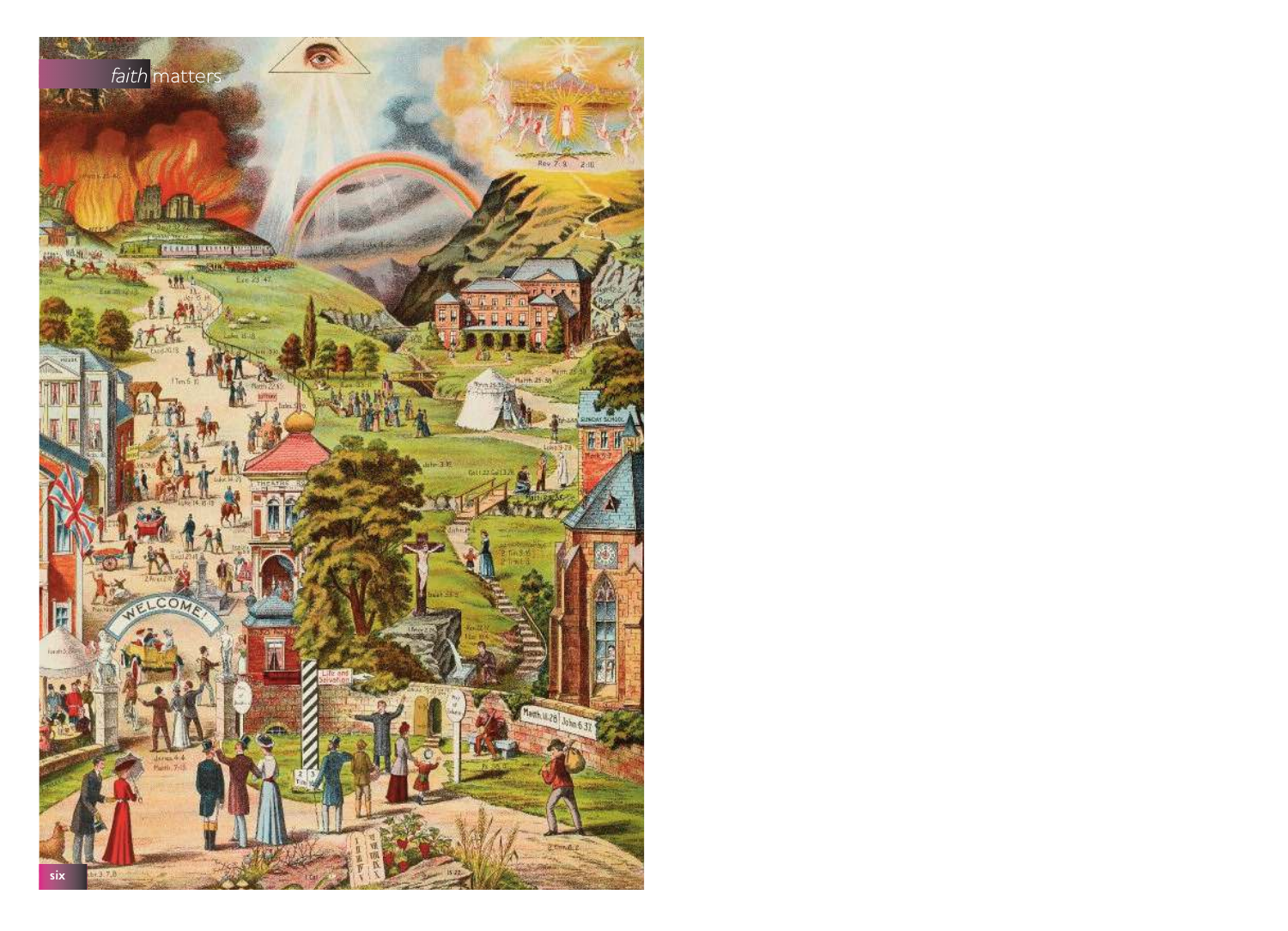## Is the Narrow Way narrow-minded?

#### Paul McCauley, Belfast

## Jesus said unto him, 'I am the  $W$ ay' (John 14 v 6)

He was a colleague of mine, and he was telling me about the voluntary work he had been doing in Guinea. He told me he had been staying with an American missionary couple. His problem was this - the people in the country weren't eating their young, beating their wives or mistreating their elderly or anything like that, so why did these Americans feel they had the right or the need to go to their country and interfere with their beliefs? My friend isn't the only one who has raised this issue. It just seems so unfair and intolerant – no matter what kind of a life you have lived, no matter how good you have been, how hard you have tried, you get these Christians telling you that unless you believe just like they do you are going to hell. Surely if God is at all fair He's not going to exclude people from heaven over some point of doctrine, after all, how you behave is bound to be far more important than what you believe.

This objection seems perfectly reasonable and totally unanswerable, but is it? Was the Lord Jesus being egotistical when He said He was the only way? Were His apostles being bigoted when they said that there was salvation in none other than Christ? Are Christians today narrow minded or arrogant when they say you will perish if you aren't a Christian? Let's just back up in our thinking, because it seems that the outrage people have over Christ's exclusive claims stems from them getting off on the wrong foot.

When people hear Christians say that Jesus Christ is the only way they assume this is some sort of arbitrary requirement and imagine it something like this: God is in heaven looking down at all the different religious groups, they all teach pretty much the same in terms of morality, but despite that, God picks His favourite, and He says, 'I am choosing Christianity. If you're a Christian you can come to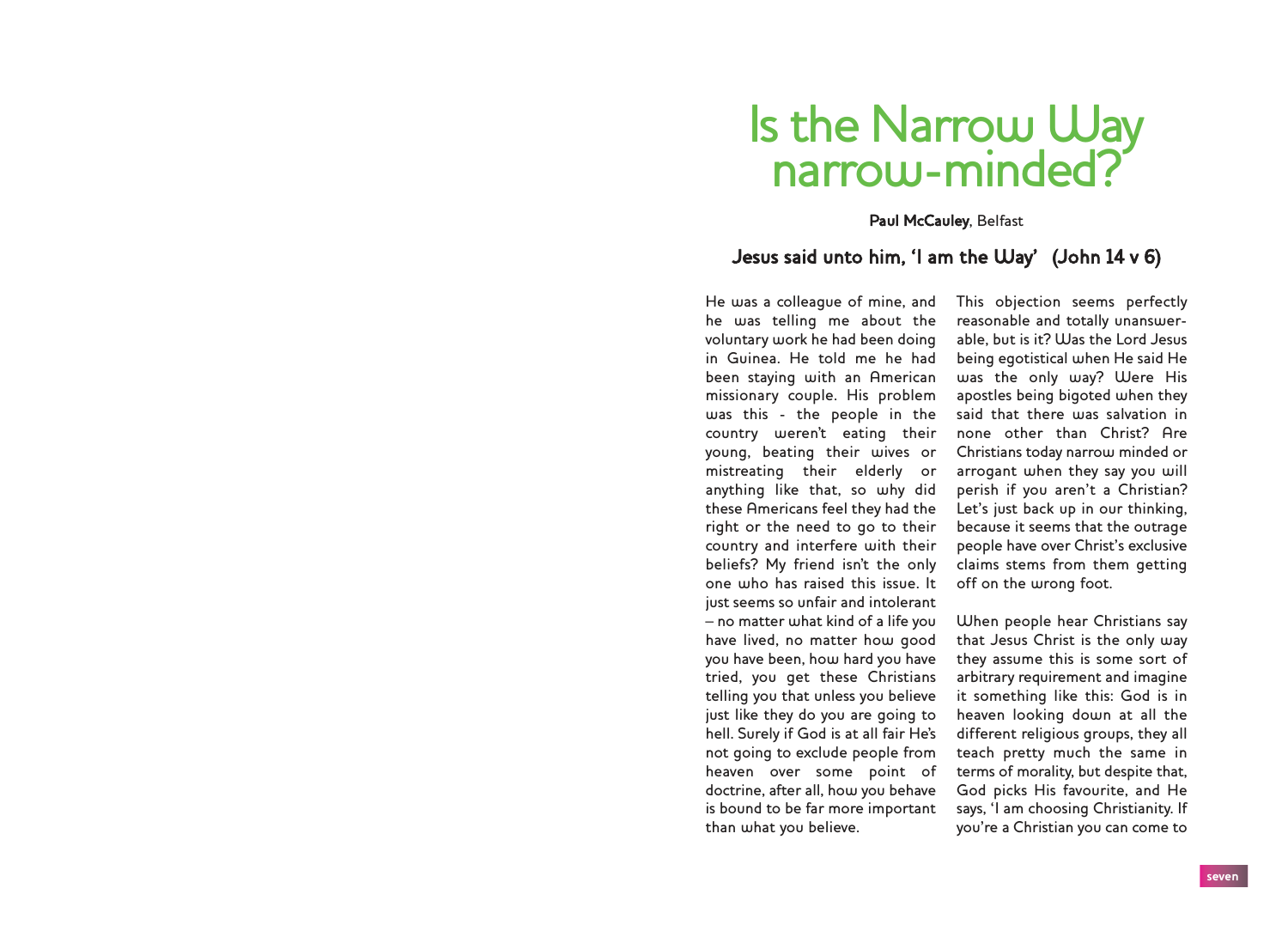

heaven, and the rest of you, quite literally, can go to hell.

Now the problem is it's not an accurate representation. It's not the case that God looked down on all the different religions and picked

His favourite, but rather He looked down on all the people of the world, and saw that, irrespective of their religious label, they had all sinned against Him; they were all guilty of breaking His law, and they all deserve to be punished for those crimes against Him. Yet in His boundless, causeless love, He sent His beloved eternal Son into the world to go to the cross at

Calvary and there, as a willing Substitute, He bore the punishment due to human sin. The substitutionary death of the Lord Jesus Christ puts God in a position in which He can righteously offer forgiveness to the guilty, and righteously grant that forgiveness to those who repent and turn to Christ. Hopefully, it can be seen now why salvation is in Christ alone, why He is the one Mediator between God and mankind – He is the only One who has paid the penalty for sin, and so He is the only One who can bring guilty sinners into a right relationship with a righteous God. It is not the case that refusing the

Lord Jesus puts us on the road to hell – that is where we already are because of our sin. But God has provided a Saviour and He offers a Substitute. If this Saviour is refused then you remain on the road to hell; and if this Substitute is



rejected then you will have to answer for your own sins – there is no other option.

By the way, my friend added this important postscript after we had discussed the issue - he said that the chief of one of the tribes said to one of the missionaries, Why did it take you so long to come and tell us this message?

Only the message of the gospel offers a Saviour, so if you want to be saved from the punishment your sins deserve you need Christ.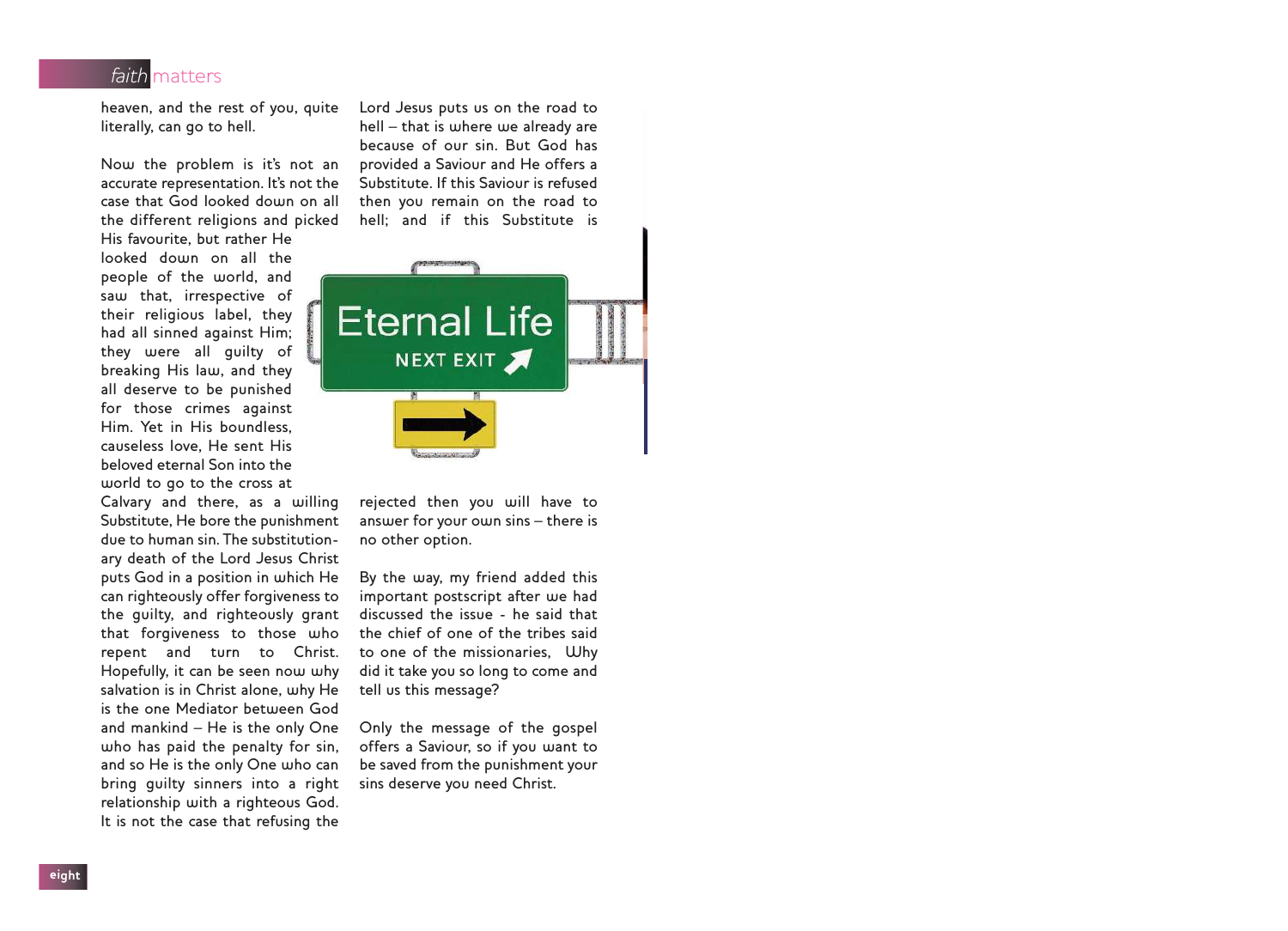# WHAT IS TRUTH?



The concept of **TRUTH** has clearly fallen on hard times. Stephen Grant Bridge of Weir

Pilate posed one of the most profound and eternally significant questions in the Bible. He asked Jesus in His final hour, 'What is truth?' It was a cynical response to what Jesus had just revealed: 'I have come into the world, to testify to the truth.' Two thousand years later, the whole world breathes Pilate's cynicism, with good cause.

## So, what is truth?

Here's a simple definition drawn from what the Bible teaches: Truth is that which is consistent with the mind, will, character, glory, and being of God. Even more to the point: Truth is the self-expression of God. That is the biblical meaning of truth.

The Old Testament refers to the Almighty as the 'God of truth' (Deut. 32. 4; Ps. 31. 5; Isa. 65. 16). When Jesus said of Himself, 'I am the truth' (John 14. 6), He was making a profound claim about His own deity. He was also making it clear that all truth must ultimately be defined in terms of God and His eternal glory. After all, Jesus is 'the brightness of God's glory and the express image of His person' (Heb. 1. 3). He is truth incarnate the perfect expression of God and therefore the absolute embodiment of all that is true.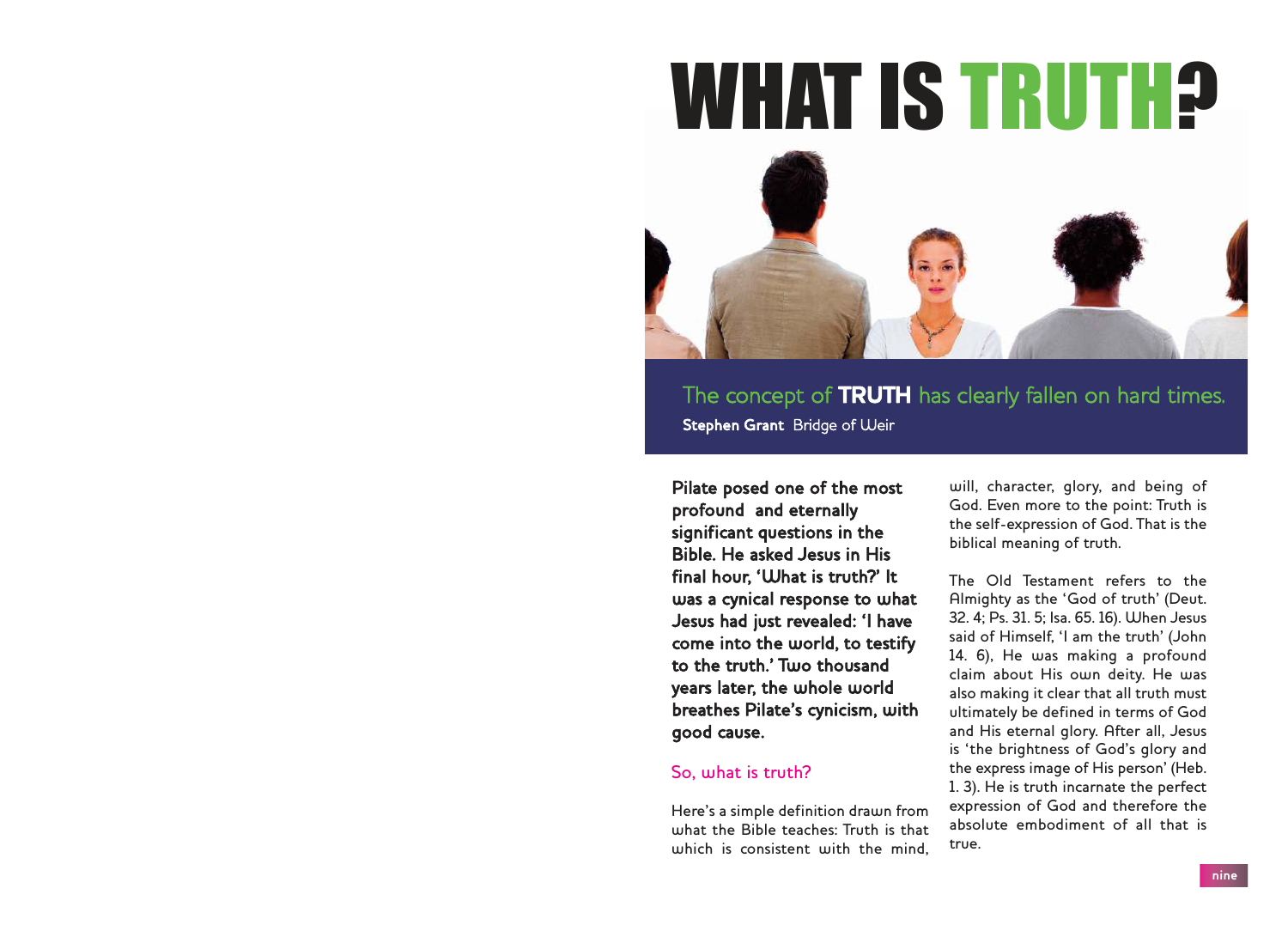

Jesus also said that the written word of God is truth. It does not merely contain nuggets of truth; it is pure and unchangeable truth that (according to Jesus) 'cannot be broken' (John 10. 35).

Of course, there cannot be any difference between the written word of God (the Bible) and the incarnate Word of God (Jesus). In the first place, truth by definition cannot contradict itself. Second, the Bible is called 'the word of Christ' (Col. 3. 16). It is His message, His self-expression. In other words, the truth of Christ and the truth of the Bible are of the very same character. They are in perfect agreement in every respect. Both are equally true. God has revealed Himself to humanity through the Bible and through His Son. Both perfectly embody the essence of what truth is.

The Bible also says God reveals basic truth about Himself in nature. The heavens declare His

glory (Ps. 19. 1). His other invisible attributes (such as His wisdom, power, and beauty) are on constant display in what He has created (Rom. 1. 20). Knowledge of Him is inborn in the human heart (Rom. 1. 19), and a sense of the moral character and loftiness of His law is implicit in every human conscience (Rom. 2. 15).

Those things are universally selfevident truths. According to Romans chapter 1 verse 20, denial of the spiritual truths we know innately always involves a deliberate and culpable unbelief. And for those who wonder whether basic truths about God and His moral standards really are stamped on the human heart, ample proof can be found in the long history of human law and religion. To suppress this truth is to dishonour God, displace His glory, and incur His wrath.

Still, the only infallible interpreter of what we see in nature or know innately in our own consciences is

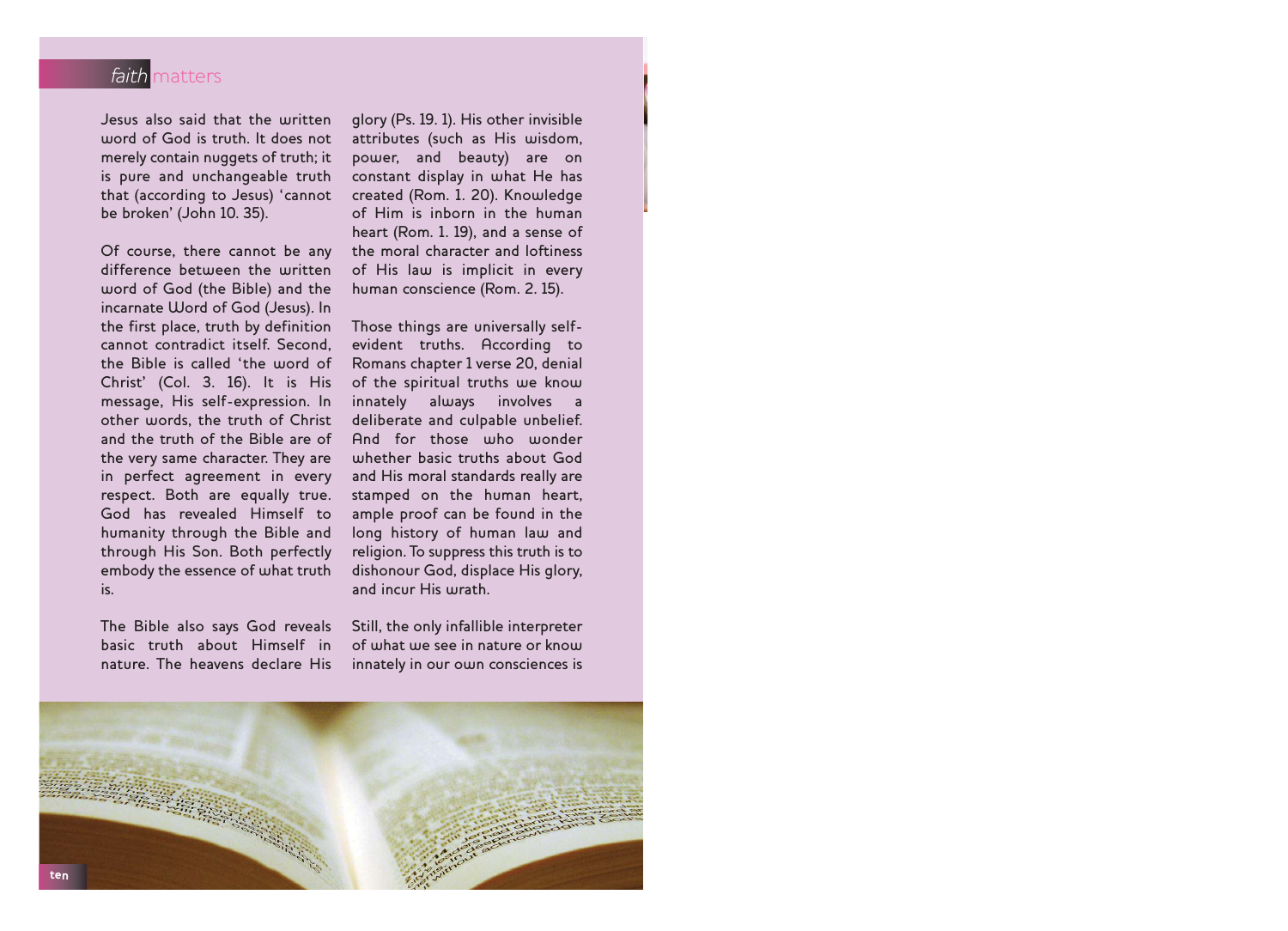

the explicit revelation of the Bible. Since the Bible is also the one place where we are given the way of salvation, entrance into the kingdom of God, and an infallible account of Christ, the Bible is the touchstone to which all truth claims should be brought and by which all other truth must finally be measured.

Truth also means nothing apart from God. Truth cannot be adequately explained, recognized, understood, or defined without God as the source. Since He alone is eternal and self-existent and He alone is the Creator of all else, He is the fountain of all truth.

There are serious moral implications whenever someone tries to dissociate truth from the knowledge of God. Abandon a biblical definition of truth, and unrighteousness is the inescapable result. We see it happening before our eyes in every corner of contemporary society. What we see today is a fulfillment of what Romans chapter 1 says. It always happens when a society denies and suppresses the essential connection between God and truth. Truth is not subjective, it is not a consensual cultural construct, and it is not an invalid, outdated, irrelevant concept. Truth is the self-expression of God. Truth is thus theological; it is the reality God has created and defined, and over which He rules. Truth is therefore a moral issue for every human being.

How each person responds to the truth God has revealed is an issue of eternal significance. To reject and rebel against Jesus Christ, who is the Word of God, results in darkness, folly, sin, judgement, and the



never-ending wrath of God. To accept and submit to Jesus Christ is to experience the forgiveness and blessing of God, to know with certainty, and to find life everlasting.